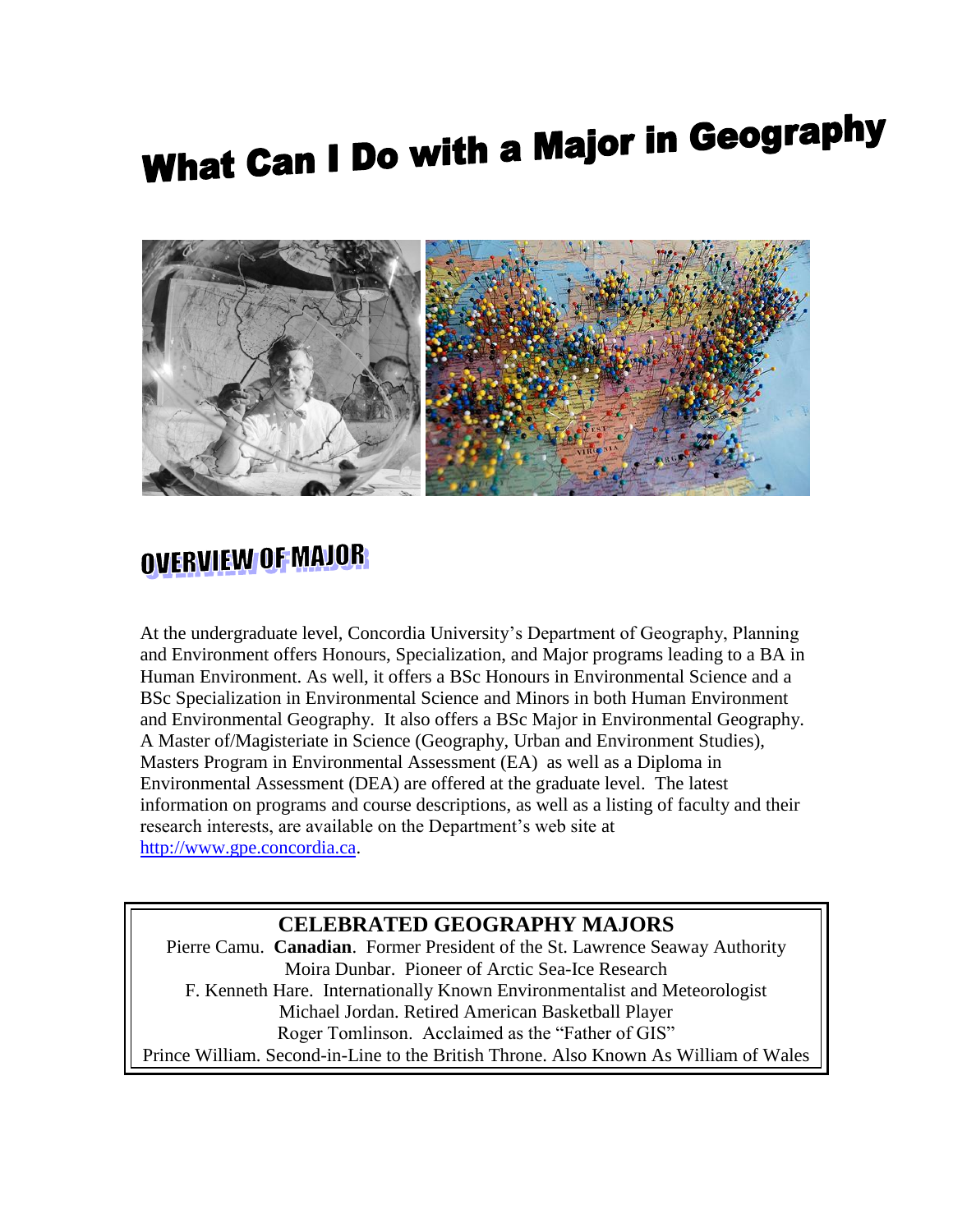## **EXAMPLES OF JOBS ACQUIRED BY RECENT CONCORDIA GRADUATES**

The following job titles are representative of the types of entry-level positions for which Concordia University students are qualified for upon graduation. Note that the numbers following each job title refer to Canada's National Occupational Classification (NOC) code. For details on these titles go to [http://www5.hrsdc.gc.ca/NOC/.](http://www5.hrsdc.gc.ca/NOC/)

- Biodiversity Information Officer/Technician
- Botanical Field Technician (2221)
- Conservation Intern (2224)
- Eco Consultant
- Environmental Animator
- Environmental Educator
- Environmental Intern
- Environmental Policy Officer
- Field Analyst
- Field Technician
- Geographic Analyst
- Geographic Information Systems (GIS) Intern (2255)
- Geomatics Plan Technician (2255, 2254)
- Geometician
- Geoscience Technician (2212)
- Hydrogeology Intern (2113)
- Impact Analyst  $(4161)$
- Land Use Planner (2153)
- Operations Assistant
- Outreach Assistant
- Project Assistant
- Project Manager
- Research Assistant (4161)
- Teacher  $(4131, 4121)$
- Technical Assistant
- Transportation Specialist/Planner (2153)

## MORE JOB TITLES

The work of geographers is diverse and the field offers a variety of career specialties such physical geographers, regional geographers, economic geographers, political geographers, historical geographers and cartographers. The titles below are not meant to be exhaustive but are representative of fields which geography majors pursue. Keep in mind that some occupations require further education (e.g., a higher degree, second degree, diploma). Note that the numbers following each job title refer to Canada's National Occupational Classification (NOC) code. For details on these titles go to [http://www5.hrsdc.gc.ca/NOC/.](http://www5.hrsdc.gc.ca/NOC/)

- Aerial Photograph Interpreter (2255)
- Agricultural Extension Supervisor (2123)
- Cartographer (2255)
- Cartographic Compiler (2255)
- Climatologist  $(2114)$
- Coastal Zone Manager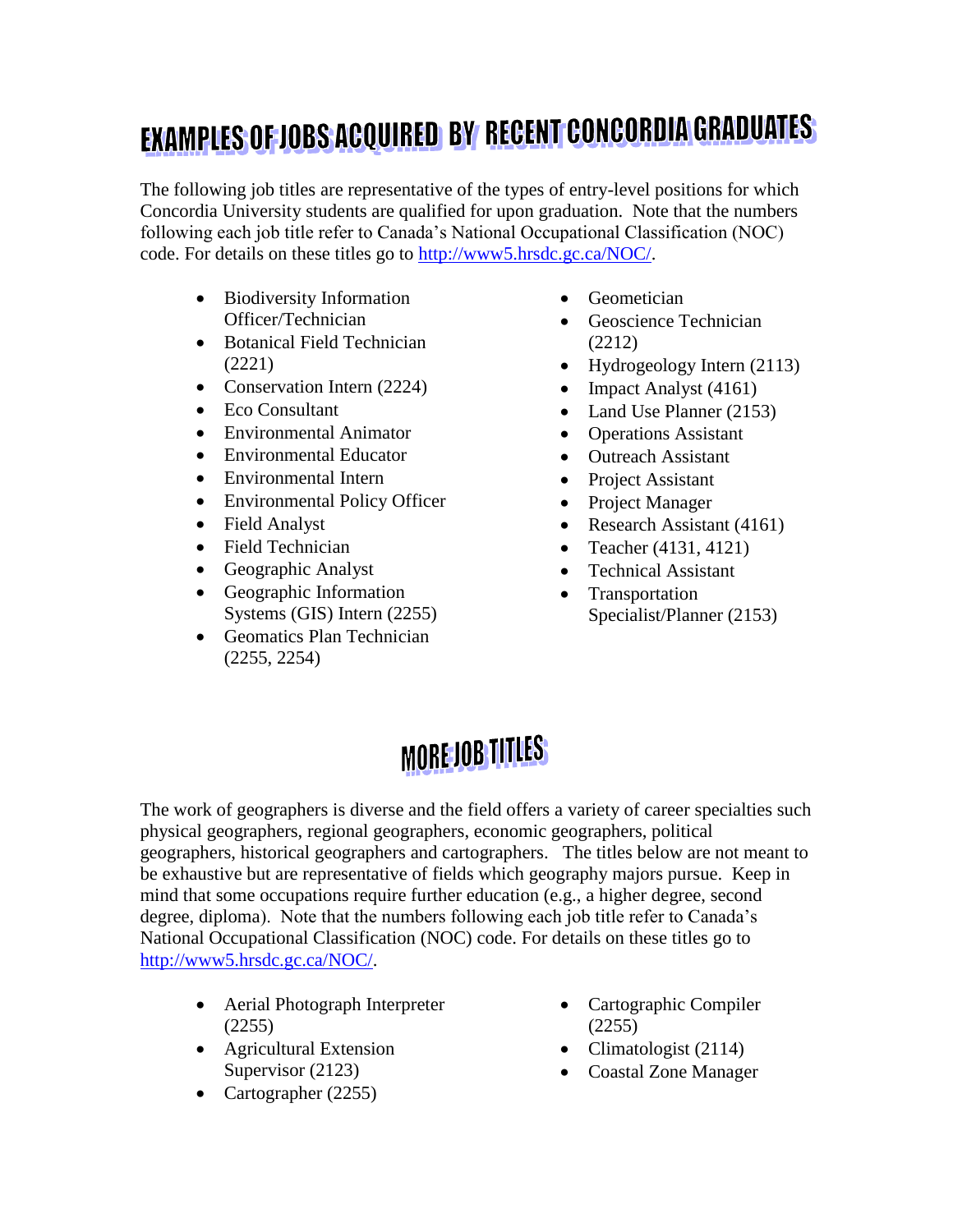- Community Developer (4163)
- Computer Mapper (2255)
- Demographer (2161)
- Earth Scientist
- $\bullet$  Ecologist (2121)
- Eco-Tourism Consultant
- Environmental Quality Specialist
- Forest Manager (0412, 0811)
- Geographer  $(4169)$
- Geographic Area Specialist
- Geographic Information Systems (GIS) Technician (2255)
- Geophysicist  $(2113)$
- $\bullet$  Hydrologist (2113)
- Industrial Development Representative (4163)
- Land Use Specialist (2153)
- $\bullet$  Librarian (5111)
- Map Analyst (2255)
- Map Curator  $(5112)$
- National Park Planner (2153)
- Natural Resources Officer (2224)
- Park Ranger (2224)
- Public Utilities Specialist (0912)
- Remote Sensing (RS)Technologist (2255)
- Retail Site Planner
- Soil Conservationist (2123)
- Surveyor  $(2154)$
- Urban/Regional Planner (2153)
- Water Quality Control Manager (0912)
- Weather Forecaster (2114)
- Wildlife Naturalist (2121)
- Zoning Inspector (6463)

## **POTENTIAL WORK SETTINGS**

Private commercial firms, the government and academic institutions are the three major employers of geography graduates. A smaller percentage of those in the field work in the nonprofit sector or are self-employed. To research specific employers who hire those in the field, there are many resources available to consult in such locations as the Career Resource Centre, the Webster Library, Vanier Library and the Internet.

- Agricultural Companies
- Consulting Firms
- Environmental Consulting Firms
- Environmental Regulatory Agencies
- Geographic Consulting Firms
- Geographic Information Systems Firms
- Geological Surveying Companies
- Housing and Community Development Agencies
- International Development Agencies
- Land Developers
- Map Publishers
- Mining, Oil and Resource **Companies**
- Parks/Historic Sites
- Pollution Control Companies
- Public Utilities
- Real Estate Developers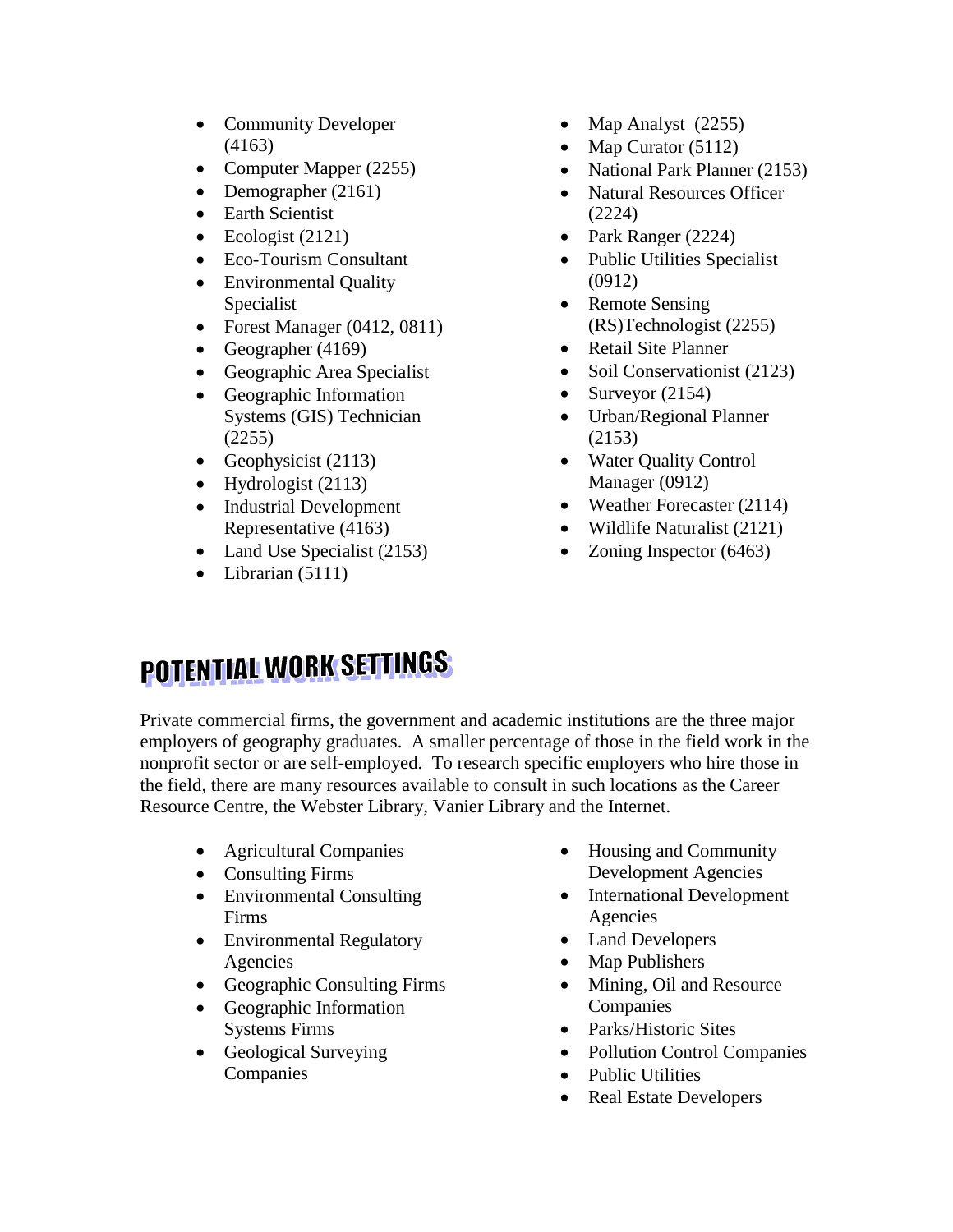- Recreational and Cultural **Organizations**
- Resource Analysis and Management Companies
- Transportation Companies
- Travel and Tourism Agencies
- Water Management Companies
- Urban and Regional Planning Firms

## **SKILLS and CHARACTERISTICS**

Geography majors should have a sound knowledge of the Earth's physical environments and their interrelationships. Many of those in the field develop, operate and maintain geographical information (GIS) computer systems. Geographers may work either indoors or outdoors. Those in the field may be required to work long, irregular hours sometimes in remote areas or under harsh climate conditions. In addition, students will find the following skills, interests, values and other characteristics valuable for succeeding in the field.

- Ability to Conduct Field Studies
- Ability to Recognize **Similarities**
- Ability to Summarize
- Analyze, Synthesize and Interpret Information
- Computer Skills
- Critical Thinking
- Data Collection, Organization & Presentation
- Detail Oriented
- Geographical Knowledge
- Good Communication
- Interested in People and the Environment
- Knowledge of Statistics and Research Methodology
- Observe and Evaluate **Critically**
- Organizational Skills
- Problem Solving
- Surveying and Sampling Skills
- Understand/Construct Maps, Graphs and Charts
- Visualization Ability
- Write Reports and Proposals

### PROFESSIONAL ASSOCIATION AND OTHER LINKS

Making wise career decisions requires exploring your field. A multitude of Internet sites and other resources will help you do this to the best of your ability. Professional association sites, in particular, are very useful for their career descriptions and job hunting tips. Moreover, these authoritative sites frequently provide links to Internet sites which announce job openings and list potential employers. A few recommended sites are included below.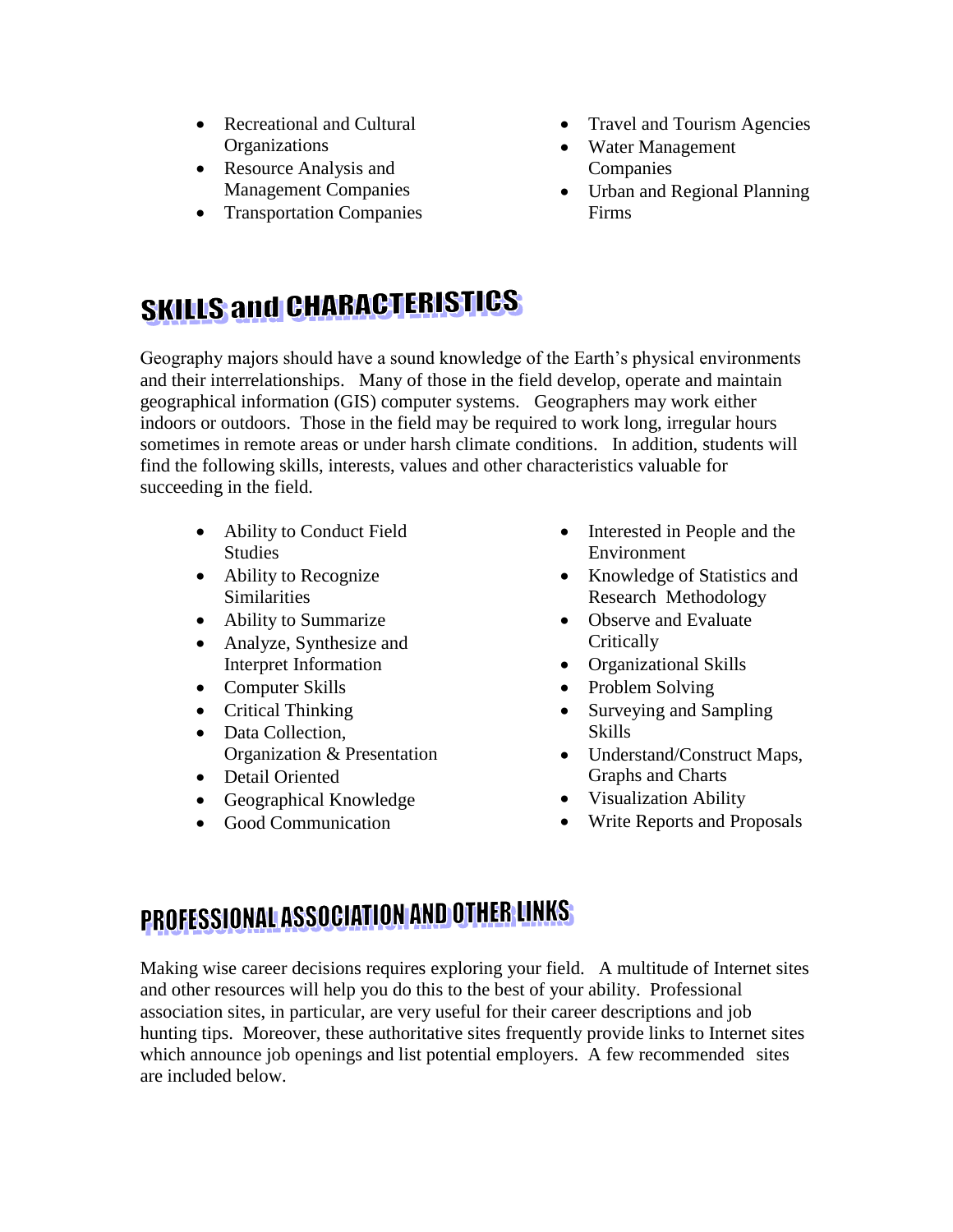## **Canadian**

#### Canadian Association of Geographers

<http://www.cag-acg.ca/>

This is a national organization that represents geographers in the public, private and academic sectors. Members stay abreast of new developments in the field through its publications, list servs, conferences and meetings. Students should be sure to check out the useful information in the *Student Zone.*

#### Canadian Cartographic Association

#### <http://www.cca-acc.org/>

The association provides a forum, through its meetings and publications, to network and exchange ideas. In the *Resources* section access the digital pamphlet *Careers in Cartography* and under *Links* a section on *Cartographic Education*.

#### Canadian Institute of Geomatics

#### [http://www.cig-acsg.ca](http://www.cig-acsg.ca/)

This organization represents the geospatial knowledge network in Canada. It provides a forum for members to network through its publications and events. It maintains an *Employment Opportunity* board.

#### Connecting Environmental Professionals

#### <http://www.cepcanada.org/>

Organization dedicated to promoting opportunities for young and emerging environmental and sustainability professionals through workshops, events, and networking sessions. *Job postings* accessible to members only.

## International

#### Association of American Geographers (AAG)

#### [http://www.aag.org](http://www.aag.org/)

This is a great organization for those wishing to stay on top of the latest research and/or those wishing to jump start their career. Click on *Jobs & Careers* for career information, employment opportunities and member profiles.

#### Imaging & Geospatial Information Society

#### [www.asprs.org](http://www.asprs.org/)

The purpose of this Society is to promote mapping and the responsible applications of photogrammetry, remote sensing and geographic information systems. Much of interest can be found for the student member including news groups, scholarships and career information. Click on *Students*.